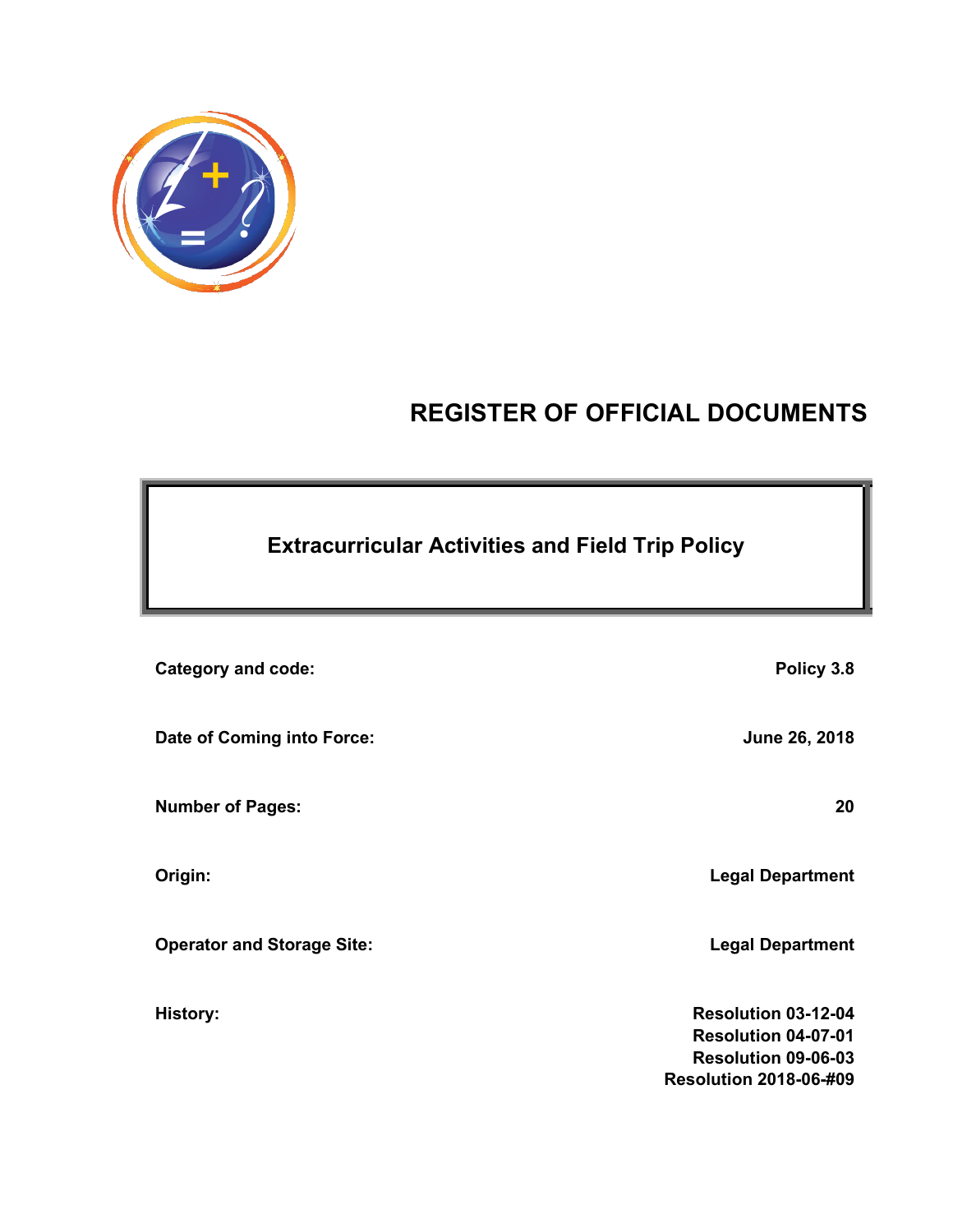

### Table of Contents

| 1.  |             |                                                             |  |  |  |
|-----|-------------|-------------------------------------------------------------|--|--|--|
| 2.  |             |                                                             |  |  |  |
| 3.  |             |                                                             |  |  |  |
| 4.  |             |                                                             |  |  |  |
| 5.  |             |                                                             |  |  |  |
| 6.  |             |                                                             |  |  |  |
| 7.  |             |                                                             |  |  |  |
| 8.  |             |                                                             |  |  |  |
| 9.  |             |                                                             |  |  |  |
| 10. |             |                                                             |  |  |  |
| 11. |             |                                                             |  |  |  |
| 12. |             |                                                             |  |  |  |
| 13. |             |                                                             |  |  |  |
|     | Addendum A: | <b>Definitions</b>                                          |  |  |  |
|     | Addendum B: | <b>Prohibited Activities</b>                                |  |  |  |
|     | Addendum C: | <b>Extracurricular Activities and Field Trip Cover Page</b> |  |  |  |
|     | Addendum D: | <b>Authorization for School Activity</b>                    |  |  |  |
|     | Addendum E: | <b>Carpool Authorization Form</b>                           |  |  |  |
|     | Addendum F: | Synopsis of a Trip Outside Canada                           |  |  |  |
|     | Addendum G: | Procedures in the Event of a Transportation Accident        |  |  |  |
|     | Addendum H: | Criteria for Student Transportation                         |  |  |  |
|     | Addendum I: | Steps to Follow for Trips Outside Canada                    |  |  |  |

Addendum J: Fees for activities (Updated January 28, 2020)

*The addenda are for reference and administrative purposes; they are subject to updates and modifications without consultation.*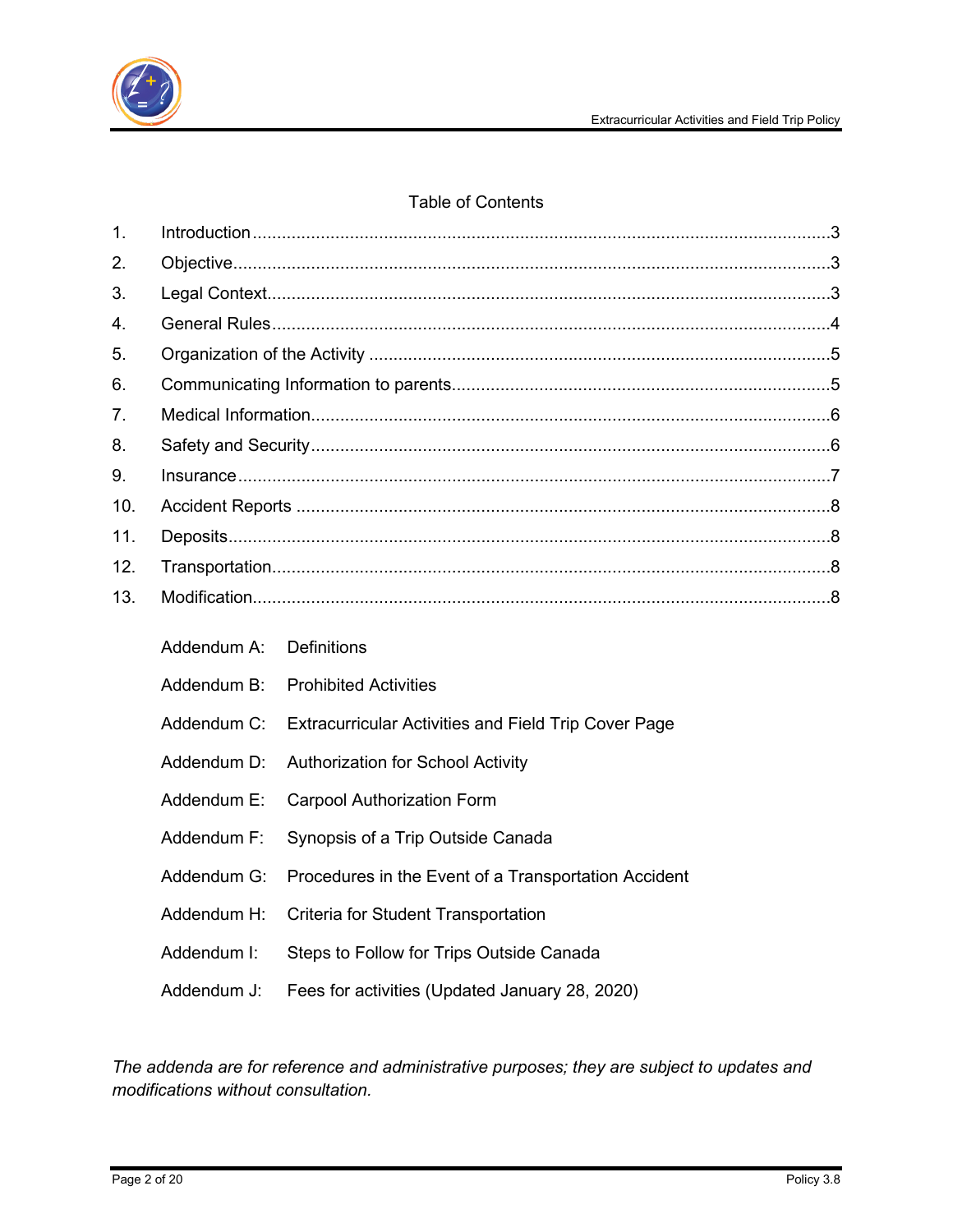

### <span id="page-2-0"></span>**1. INTRODUCTION**

The School Board recognizes that effective learning experiences often result from first hand observation of, and participation in, events or activities that take place off school premises.

Extracurricular activities and field trips shall be linked to the education received by the students and take into consideration the school's educational project. They should have instructional or educational purposes, which may include the following:

- The promotion of academic, social and personal growth
- The participation in athletic activities
- The promotion of cultural awareness
- The participation in recreational activities.

Extracurricular activities and field trips should be inclusive and enhance the provision of aesthetic, cultural, intellectual, spiritual, athletic and social experiences.

### <span id="page-2-1"></span>**2. OBJECTIVE**

This policy aims to provide Governing Boards, administrators and all other school personnel with guidance related to extracurricular activities and field trips that take place off school premises.

### <span id="page-2-2"></span>**3. LEGAL CONTEXT**

- This policy applies to all extracurricular activities and field trips which take place at any time throughout the calendar year, under the direction of the school, off school premises, including those associated with a school's daycare (hereinafter referred to as "activity"). When it is expressly indicated, this policy will also apply to activities involving minor students that are organized by a vocational training centre.
- In accordance with the Education Act (section 87), the school's Governing Board is responsible for approving extracurricular activities and field trips as proposed by the administrator. Only activities which are covered by the risk management plan of the *Comité de gestion de la taxe scolaire de l'île de Montréal* may be approved (Addendum B).
- Governing Board may provide a blanket approval for each academic year, for the following activities:
	- Activities taking place in parks and playgrounds in close proximity to school property
	- Trips between two campuses of the same school
	- Work study, community service and career explorations
	- Tournaments, including debating, public speaking and sporting events
	- Greater Montreal Athletic Association (GMAA) events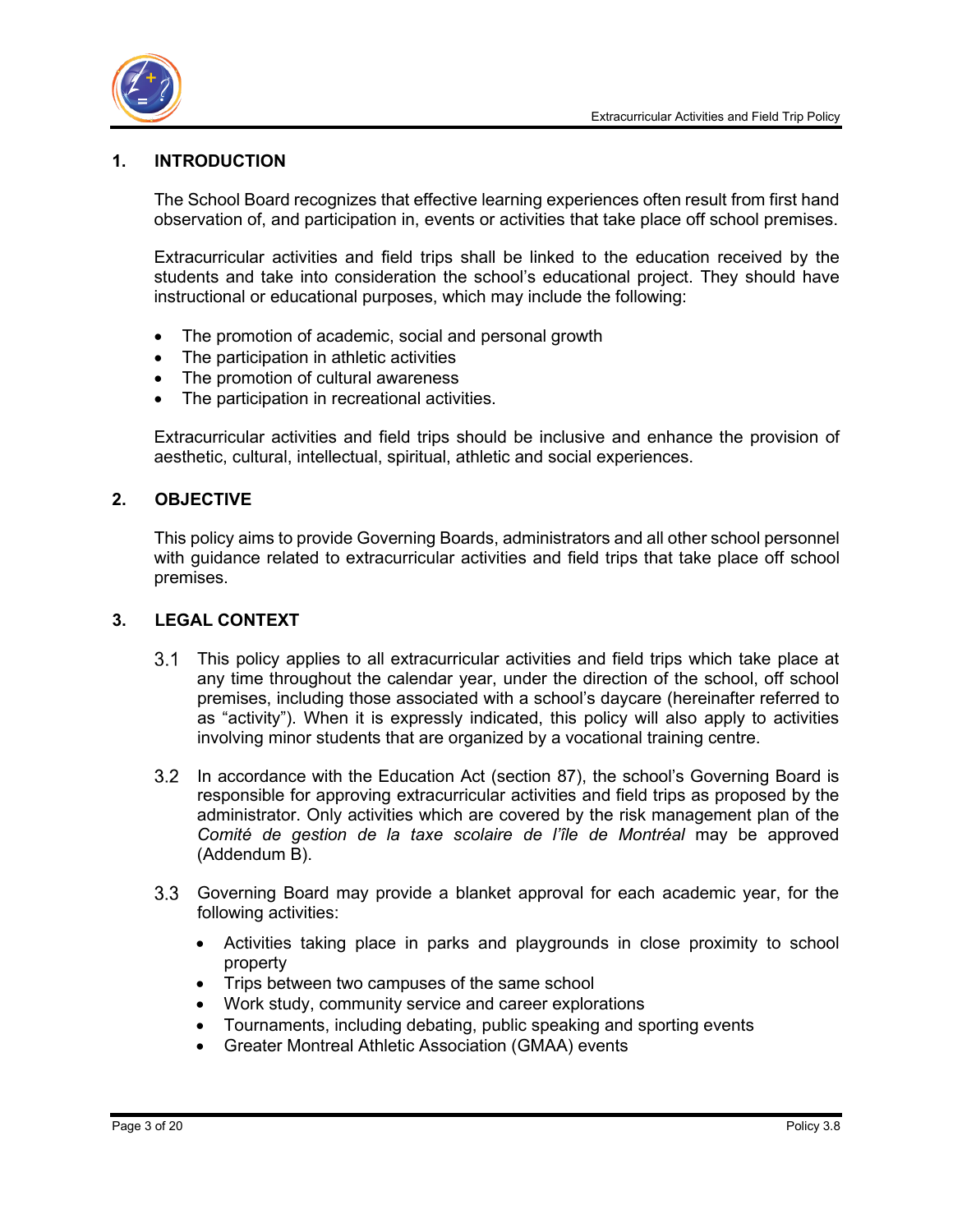

- Board-sponsored activities such as career days or leadership activities
- Activities organized by the school team related to the learning programs of individual students, such as life-skills outings.

In all cases, the Governing Board will determine whether approval is required only once, or more often as needed. The Governing Board can also determine if a single Authorization for School Activity Form (Addendum D) is required for multiple blanket approved activities. Nonetheless, these activities are still subject to all the rules and procedures outlined in this policy.

- The school/centre has a responsibility to inform parents of minor students of the activity and provide all relevant information.
- 3.5 The parent has the responsibility to determine if the activity proposed by a school/centre is appropriate for his/her child. In all cases, a minor student will not be allowed to participate in an activity without prior authorization of his/her parent in compliance with this Policy.

### <span id="page-3-0"></span>**4. GENERAL RULES**

- The administrator of the school/centre shall inform the staff and Governing Board annually about this policy and its application.
- 4.2 The administrator of the school/centre shall verify the links between the activity and the educational objectives.
- 4.3 The source of funding and method of transportation for the activity shall be made known and the cost shall be reasonable.
- When a one-day activity takes place during the regular class schedule, the school/centre shall make every reasonable effort to ensure that no student is excluded for financial reasons.
- 4.5 When the activity takes place during regular class time and the parents refuse to give authorization, or when a student is excluded, the student is still required to attend classes and the administrator shall ensure that an appropriate in-school alternative is provided.
- No student shall be penalized academically for not participating in an extracurricular activity or field trip.
- In particular circumstances, a student may be excluded from participating should it be 4.7 felt that their participation may compromise the safety/security of that child or any other participant.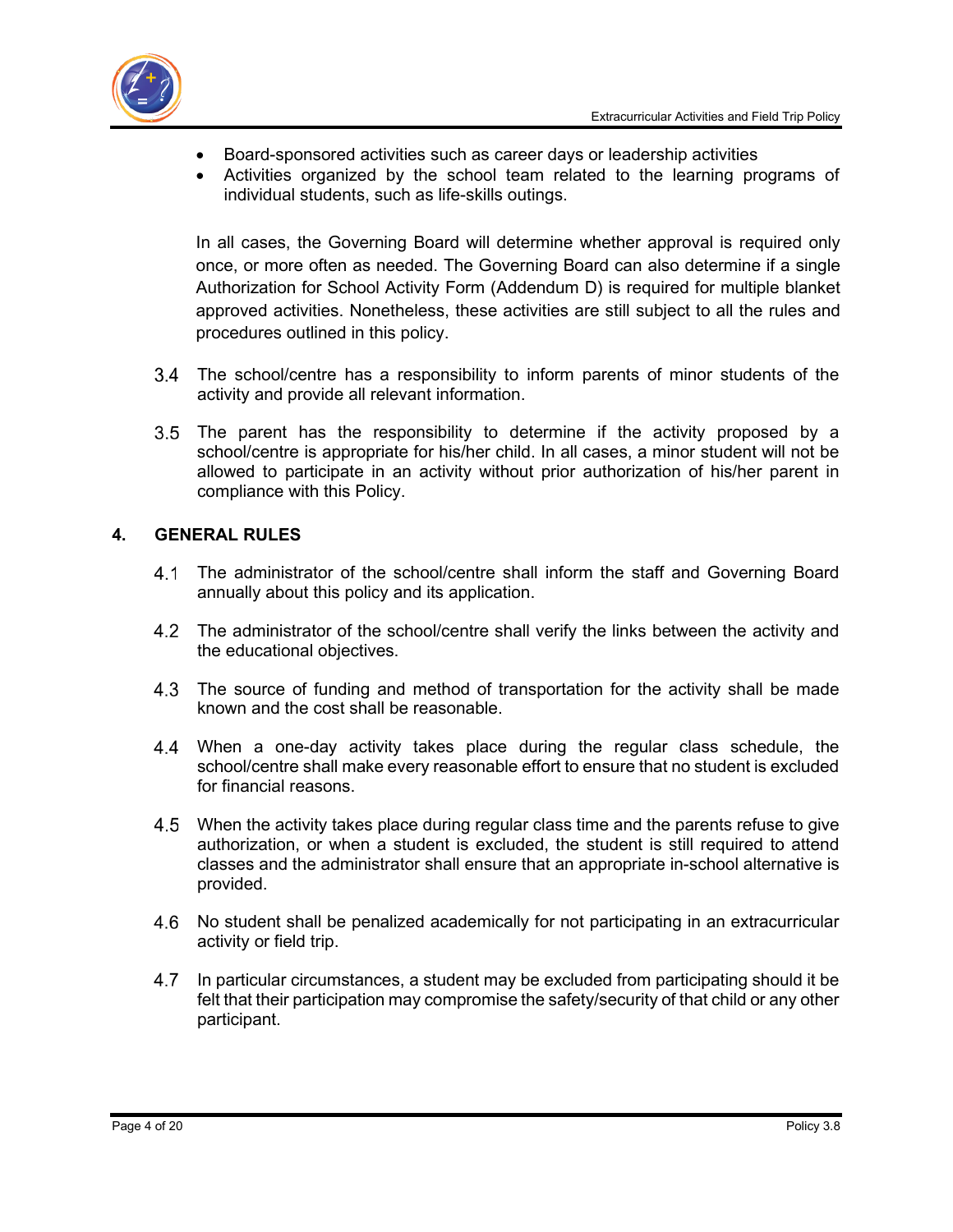



### <span id="page-4-0"></span>**5. ORGANIZATION OF THE ACTIVITY**

- In planning the activity, the school/centre staff must pay special attention to:
	- the pedagogical aspect
	- the program outline
	- the implication on the schedule and the school/centre calendar.
- The school's administrator shall ensure that a request for approval be an item on the Governing Board's agenda. The approval must be in the minutes of the Governing Board's meeting and the Addendum C must be presented for signing to Staff Council Chair.
- Approval must be given by Administration and the school's Governing Board before the Authorization for School Activity Form (Addendum D) is sent home and the activity takes place. As a minimum, the following information shall be provided to the school's Governing Board when approval is requested: educational objective, date and time, destination, grade level or class, cost to parents, supervision ratio, anticipated number of adults that will be required to supervise students with specific needs, method of transportation, additional rules of conduct and safety and security considerations, as applicable, and any other information contained in Addendum C.
- The Extracurricular Activities and Field Trips Cover Page (Addendum C) must be completed, signed by the administrator and the Governing Board Chair and retained by the school for all day trips. Addendum C must be sent by the administrator to the Regional Director for all water activities and/or overnight trips. Following approval, the Regional Director will send the form back to the school.
- A complete list of students participating in the activity will have been prepared at the school/centre level prior to the activity taking place, with one copy retained at the school/centre and one copy accompanying the organizer or supervisor of the activity. If multiple buses are used on the trip, rider lists for each bus must be prepared. This list is excluded as information to be provided to the school's Governing Board.
- When busing is used, riders are expected to return on the same bus.
- For trips outside Canada, schools and centres must follow the procedure outlined in Addendum I (Steps to follow for trips outside Canada).
- Authorization for trips outside Canada will be cancelled if the Federal Government issues a travel advisory recommending that the destination be avoided.

### <span id="page-4-1"></span>**6. COMMUNICATING INFORMATION TO PARENTS**

- Once all approvals are obtained, an information letter shall be given to the parents, which shall include the following:
	- A description of the activity, including date, grade level(s), place and time;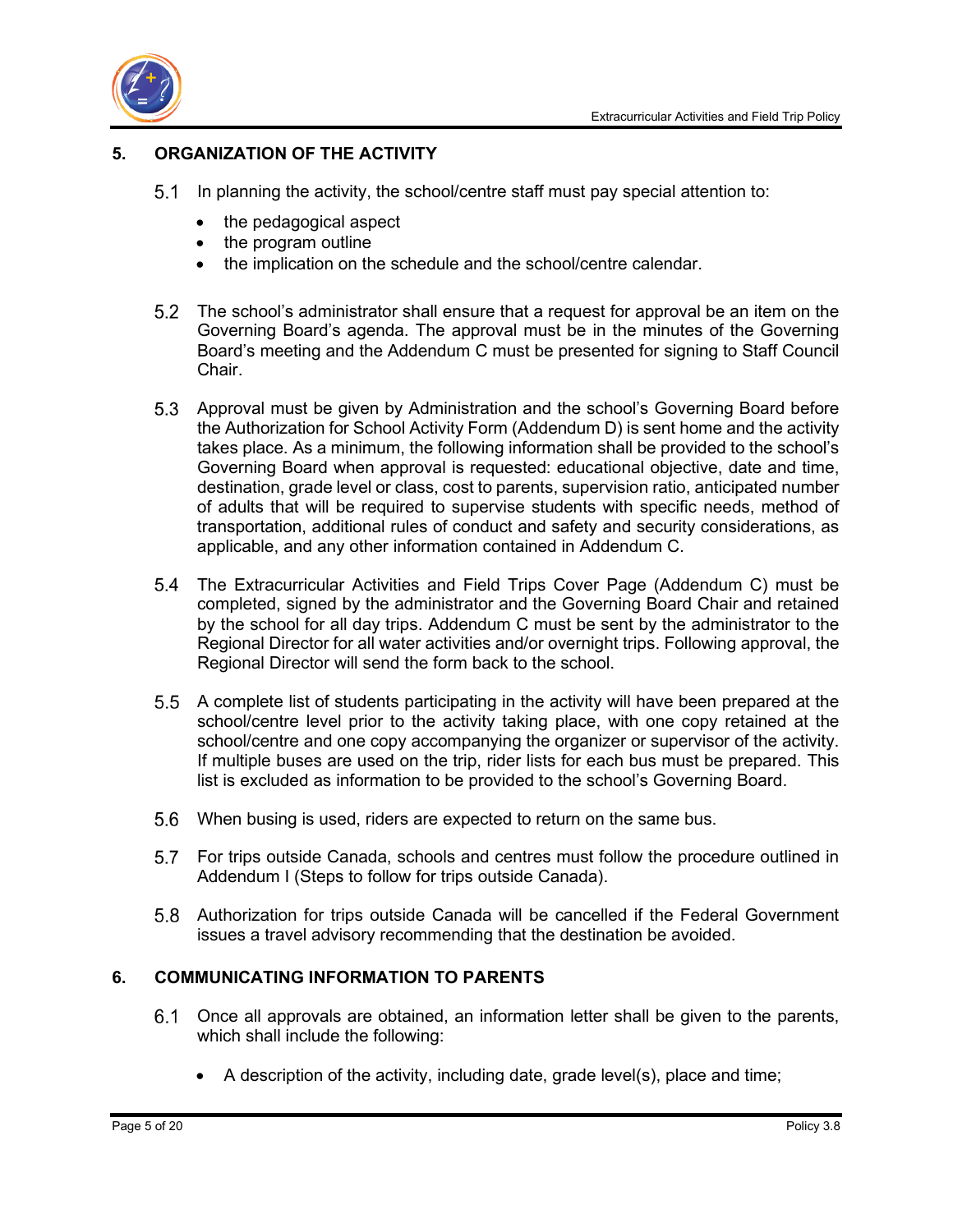

- The purpose of the activity  $-$  i.e. its connection to the curriculum, sports program, etc.
- All relevant information regarding the safety measures and the supervision that will apply during the activity;
- A description of all the specific skills that participants need to have for the activity;
- The name(s) of the person(s) who will be in charge;
- The means of transportation;
- The total cost per student and any amount covered by other sources;
- A list of the forms enclosed that the parent is required to complete including the Authorization for School Activity Form (Addendum D);
- If applicable, a warning that travel outside Canada is subject to cancellation should the Government of Canada issue a travel advisory recommending the destination be avoided.
- The school/centre will determine the eligibility criteria for participation and the final decision rests with the administrator.

### <span id="page-5-0"></span>**7. MEDICAL INFORMATION**

- Parents are responsible to provide to the school/centre all relevant information pertaining to their child's medical and physical condition. Parents shall complete the Emergency Medical Treatment Form at the beginning of each school year. Parents are responsible for submitting a revised form should there be any changes in the medical information provided.
- Original forms remain at the school. A copy is provided by the school and shall accompany the field trip/activity supervisor.

### <span id="page-5-1"></span>**8. SAFETY AND SECURITY**

- The trip leader must take all reasonable measures to ensure the safety and security during the activity and should review with the participants prior to the beginning of the activity the measures to be taken in the case of an emergency. Schools and Governing Boards should reference the LBPSB "Emergency Prepardness Procedure", in particular sections referring to extracurricular activities and transportation.
- Regardless of the list of prohibited activities (Addendum B), it is expected that for every activity proposed, all parties will weigh the potential educational benefits of the activity against any foreseeable risk to participants.
- The principles and guidelines established in the *Safety guide for certain sports and extracurricular activities*, published by the *Comité de gestion de la taxe scolaire de l'île de Montréal* , shall be considered as an essential reference for Schools and Governing Boards organizing and approving activities. In particular, the following rules shall apply:
	- 8.3.1 All the appropriate security measures must be put in place in order to minimize foreseeable risks;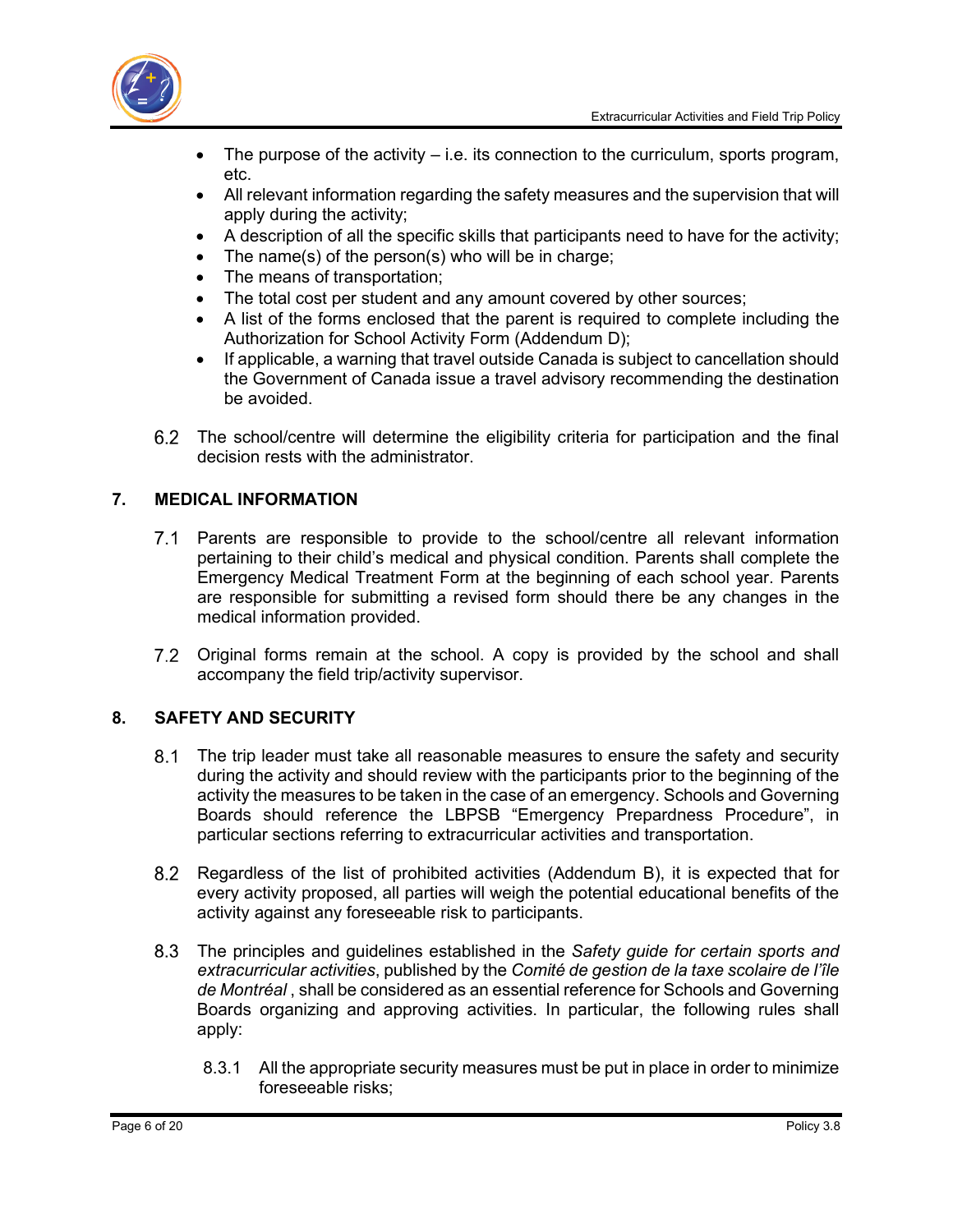

- 8.3.2 Appropriate supervision must at all times be provided to ensure the safety and well-being of the students participating. The ratios of adults/students are to be determined at the school level and may vary according to the age level, the skills of the students and the type of activity;
- 8.3.3 For all activities, special attention must be given to the training and capacity of each student;
- Where carpooling is used, a Carpool Authorization Form (Addendum E) will be completed for each driver, including Board employees, prior to the activity taking place. A copy will be retained at the school.
- 8.5 In order to be considered as a driver for carpooling, candidates must adhere to the Criteria for Student Transportation (Addendum H).

### <span id="page-6-0"></span>**9. INSURANCE**

The administrator of the school/centre shall verify if the activity is covered by the school board insurer and not prohibited as per Addendum B. In the case of a trip outside Canada, the following procedure must be respected.

9.1 Prior to the organization of the trip, verification of Canada's travel advisory status must have been made on the website of Foreign Affairs and International Trade Canada at the following address: [www.voyage.gc.ca](http://www.voyage.gc.ca/)

The destination visited must not be the object of a warning of the following type:

- "avoid non-essential travel"
- "avoid all travel".
- The completed form entitled *"Synopsis of a Trip Outside Canada"* (Addendum F), including a printed copy of the web page mentioned above, must be approved by the administrator and subsequently by the Regional Director. This form must be received by the *Comité de gestion de la taxe scolaire de l'île de Montréal* at least 60 days before the departure. Upon approval, the Regional Director will then forward it to the Board's Legal Department.
- The web page confirming the status of the country must be printed 24 hours before the departure and must be kept with the documentation regarding the trip. The insurance is in force if the above-mentioned warnings do not appear.
- Every participant travelling on school trips out of the country must purchase insurance through the school board for medical care and evacuation, and also for trip cancellation and baggage loss in the case of air travel. Trip organizers should reference Trips Outside Canada – How to Secure Trips Insurance (LBPSB) for specific instructions regarding insurance procurement.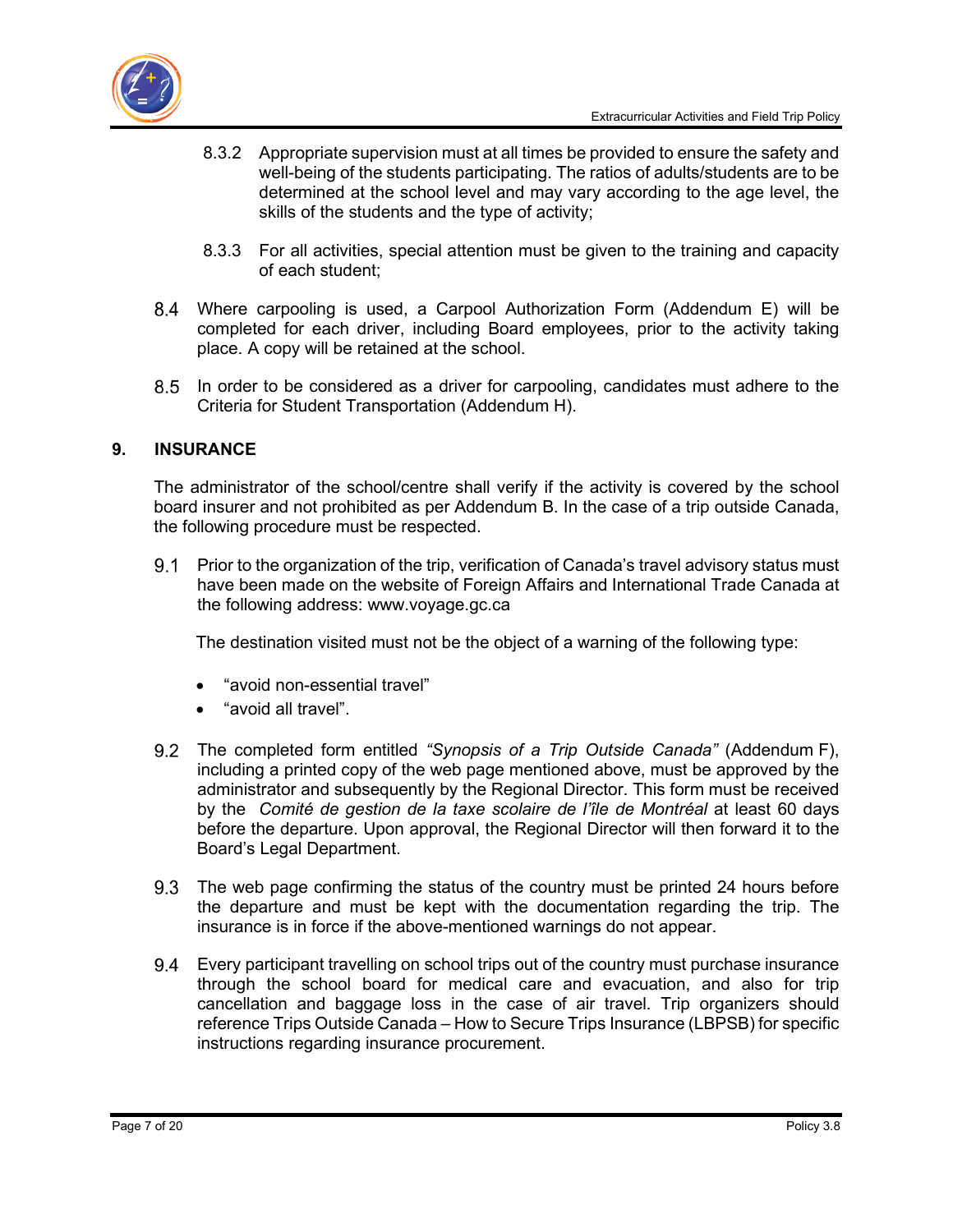### <span id="page-7-0"></span>**10. ACCIDENT REPORTS**

If an accident occurs, the *Risk Management Plan Accident Report* must be completed and personal notes taken indicating all the circumstances of the accident. The administrator of the school/centre then submits the report to the school board. In the case of a transportation accident, the procedures outlined in Addendum G must also be followed.

### <span id="page-7-1"></span>**11. DEPOSITS**

Parents must be made aware via the initial field trip cover letter, if deposits are not refundable. The school board, or any of its establishments, is not responsible for any lost deposit.

### <span id="page-7-2"></span>**12. TRANSPORTATION**

When student transportation is involved in an activity, the rules stated in Addendum H must be respected.

### <span id="page-7-3"></span>**13. MODIFICATION**

To the exception of *Addendum A* (*Definitions*), none of the addenda is an integral part of the present policy and can be modified without consultation.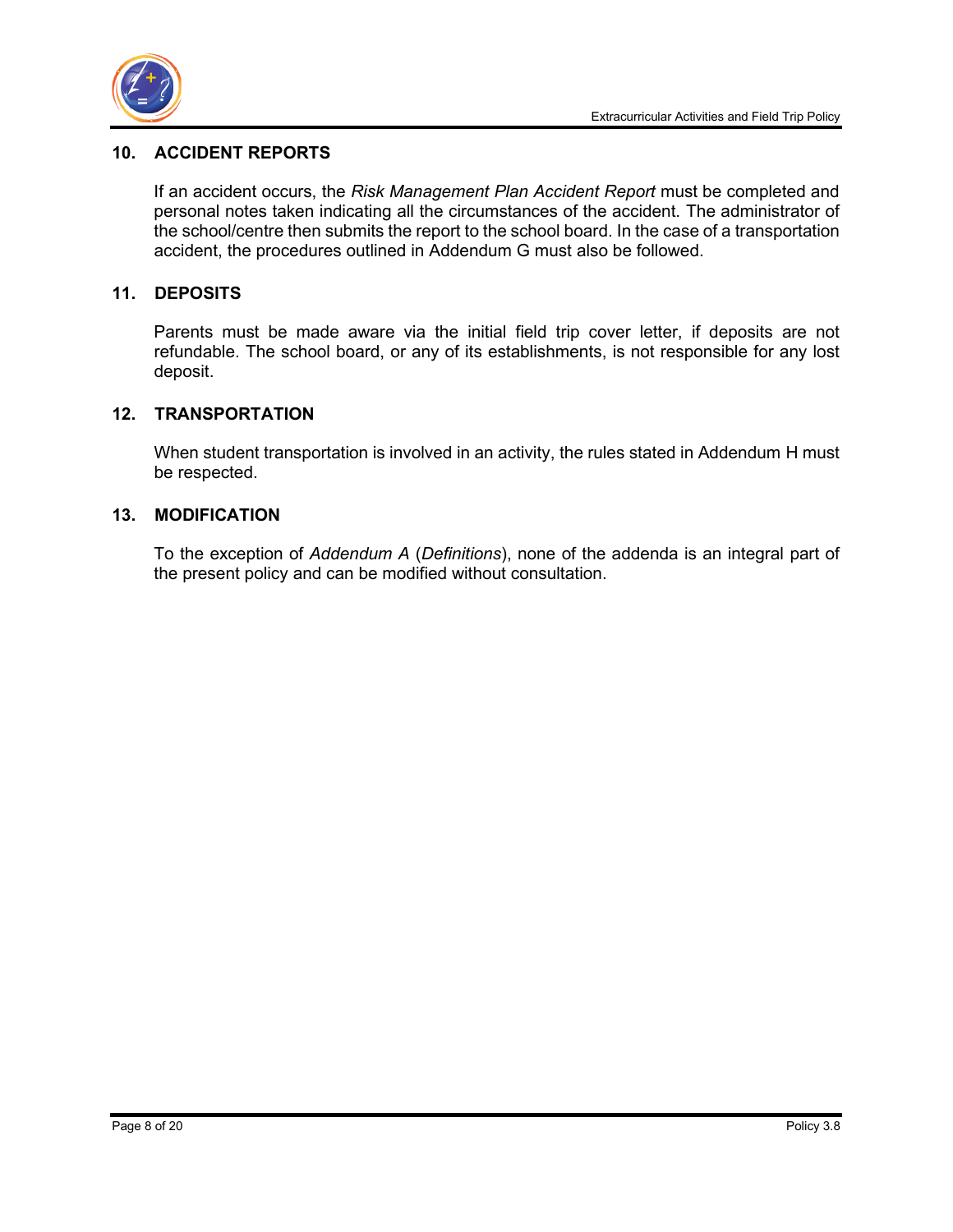

# **ADDENDUM A Definitions**

**Extracurricular Activities:** are defined as school-sponsored events or activities that provide opportunities for students to develop and expand their interests, talents and service to the school and community and to participate actively in school life. These range from interscholastic sports to clubs, music and theatre.

**Field Trips:** are defined as school-sponsored, first-hand, educational experiences for students taking place off the school premises that supplement class activities.

**Administrator/Administration:** The administrator is the principal of a school or the director of a vocational centre.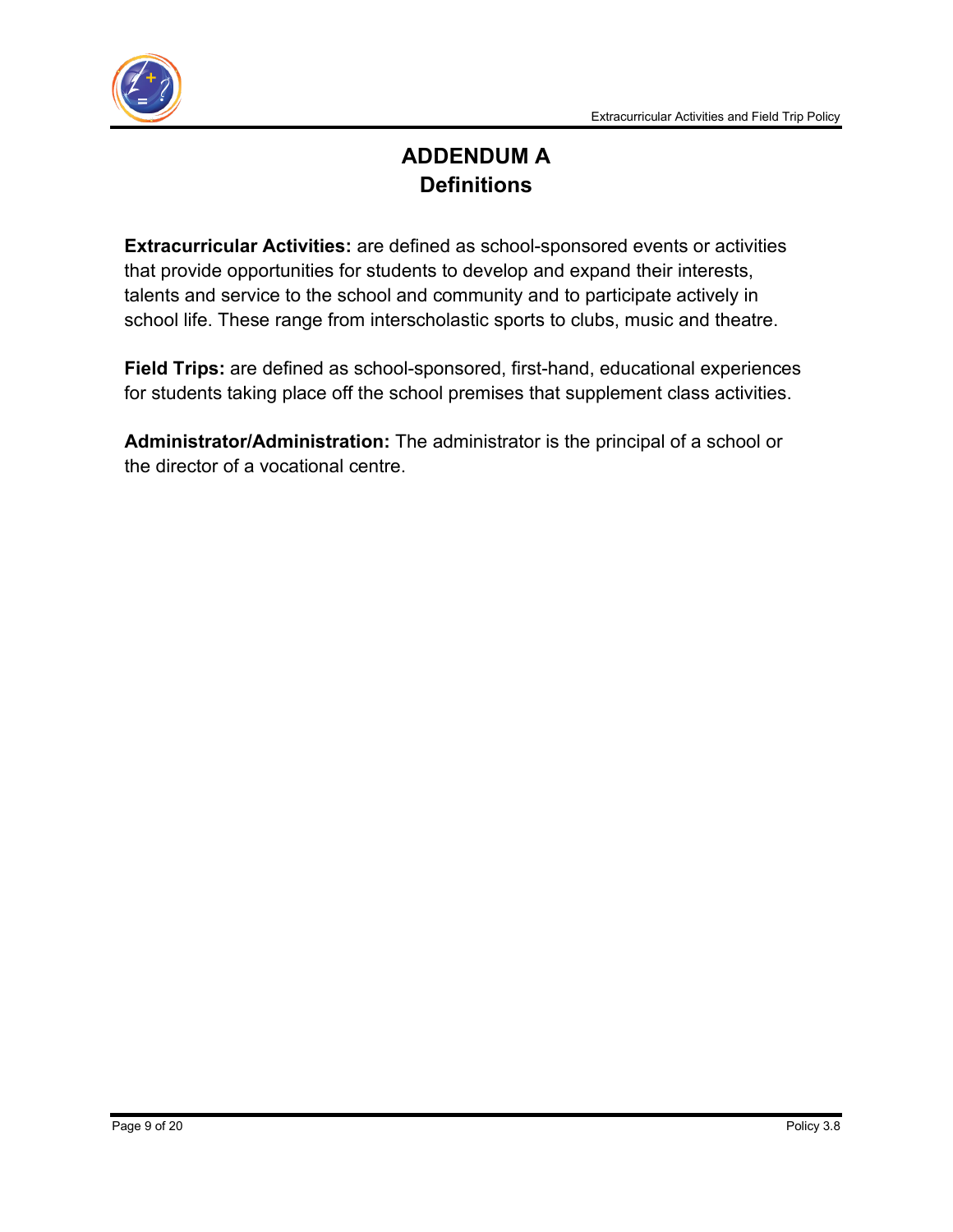

## **ADDENDUM B Prohibited Activities**

For insurance purposes certain high-risk activities have been excluded from the coverage provided by the *Risk Management Plan* of the *School Tax Management Committee of the Island of Montreal* and are consequently prohibited in all school boards on the Island of Montreal.

### **EXCLUSIONS**:

All risks related to an activity or the use of vehicles or equipment hereafter described are not covered:

- a) Any motorized boat propelled by an engine of more than 5 HP or the equivalent unless it is driven by a person holding her pleasure craft operator card and that this person is not a student, except for the boats authorized with the transport of people and who have the permits for this purpose;
- b) Any water rafting activity by any means whatsoever, on any body of water or rapids exceeding Class R-2 or superior to S-2, pursuant to International rivers and waters classification; the present exclusion covering all crafts used in water rafting;
- c) Any off-the-road motorized vehicle drives by student or which they are the direct passengers unless they are not in a trailer tractor drawn by such vehicle or in a part of the vehicle reserved for the transport of people;

This exclusion is not be applicable within the framework of an activity connected directly to the training of a trade of the mechanics and only for one operational test which is held in the perimeter of the school establishment where this formation is given;

- d) Any aircraft, except for the planes and helicopters authorized for the transport of people and who have the permits for this purpose;
- e) Parachuting in all its forms including the activities of the parapente type, para-sailing and any similar activity using an accessory of flight;
- f) Natural steep-rock climbing requiring roped party climbing or abseiling;
- g) Bungee jumping;
- h) War games;
- i) Trampoline or any other similar apparatus (excluding the super-mini-trampoline, also called a "trampolinette" and used as springboard);
- j) Deep-water diving, except in a swimming pool;
- k) Any contact combat sport except judo, Olympic wrestling, Greco Roman wrestling, karate, taekwondo, boxing, and self-defense;
- l) Any jumping, acrobatics or style jumps on animals or mechanic copy of animals;
- m) Any jumping, acrobatics or style jumps done with sliding or roller sport equipment unless that activity is done in a park specially designed for skate board or inline skates and if the structures used are maximum 1 meter high;
- n) Any jumping acrobatics or style jumps on pogo stick or ripstick;
- o) Any sport or activity described as extreme as:
	- Parkour activity performed outside of a gymnasium or done with some structure affixed on the ceiling or the wall of the gymnasium
	- Buggy rollin
	- Winter camping in any shelter made of snow (ie. Igloo, quinzee, etc.)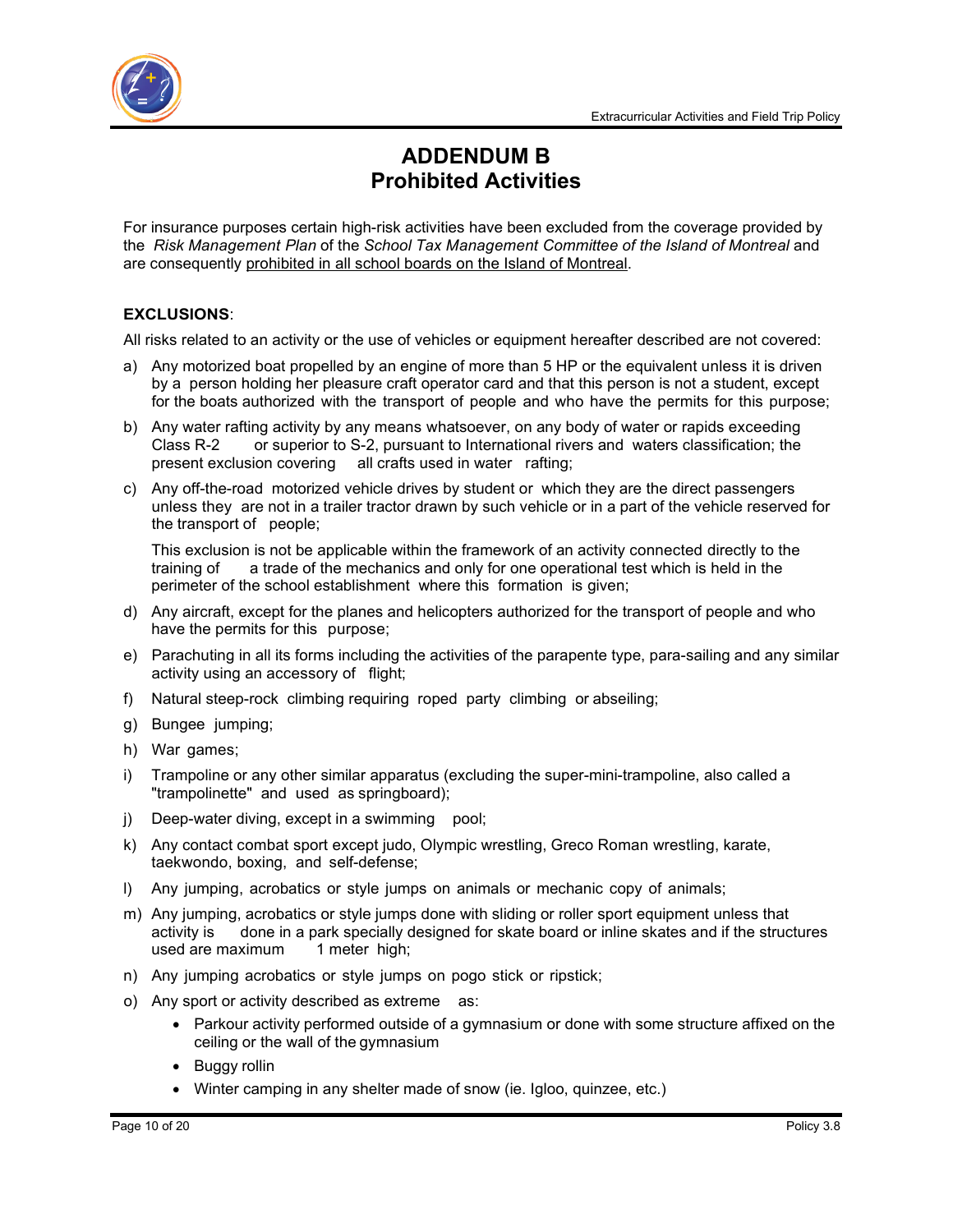

- Tightrope walking on a structure of more than 60 cm high
- Sheet luge
- Swimming in white water exceeding class R-II
- Wind surfing (speed sailing, kite surfing etc.)
- High diving
- Sand kiting
- Speed skiing
- Any form of water skiing (with skis barefoot, wake boardetc.)
- Snowkite
- Speed riding
- Any form of surf (body surfing, skimboarding, bodyboardingetc.)
- Ultra marathon
- Using firearm
- Using pyrotechnic
- Bmx biking
- Speed bike
- Snowscoot (snowbiking)

Some activities may pose greater risks and, while not prohibited, may require additional supervision. Examples are:

- 1. bike tours, hiking
- 2. cross-country skiing, alpine skiing, snowshoeing, snowboarding
- 3. tobogganing, tubing
- 4. obstacle courses
- 5. orienteering
- 6. outdoor survival exercises
- 7. camping
- 8. horseback riding
- 9. non-motorized boating, boats fully equipped according to safety standards, motorized boating, boats equipped with a motor of 5HP or less
- 10. swimming (pool or elsewhere)
- 11. hockey, lacrosse, ringette, interior hockey, cosom-hockey
- 12. football and rugby
- 13. soccer
- 14. fencing
- 15. martial arts without weapons
- 16. wrestling
- 17. weightlifting
- 18. zip-lining.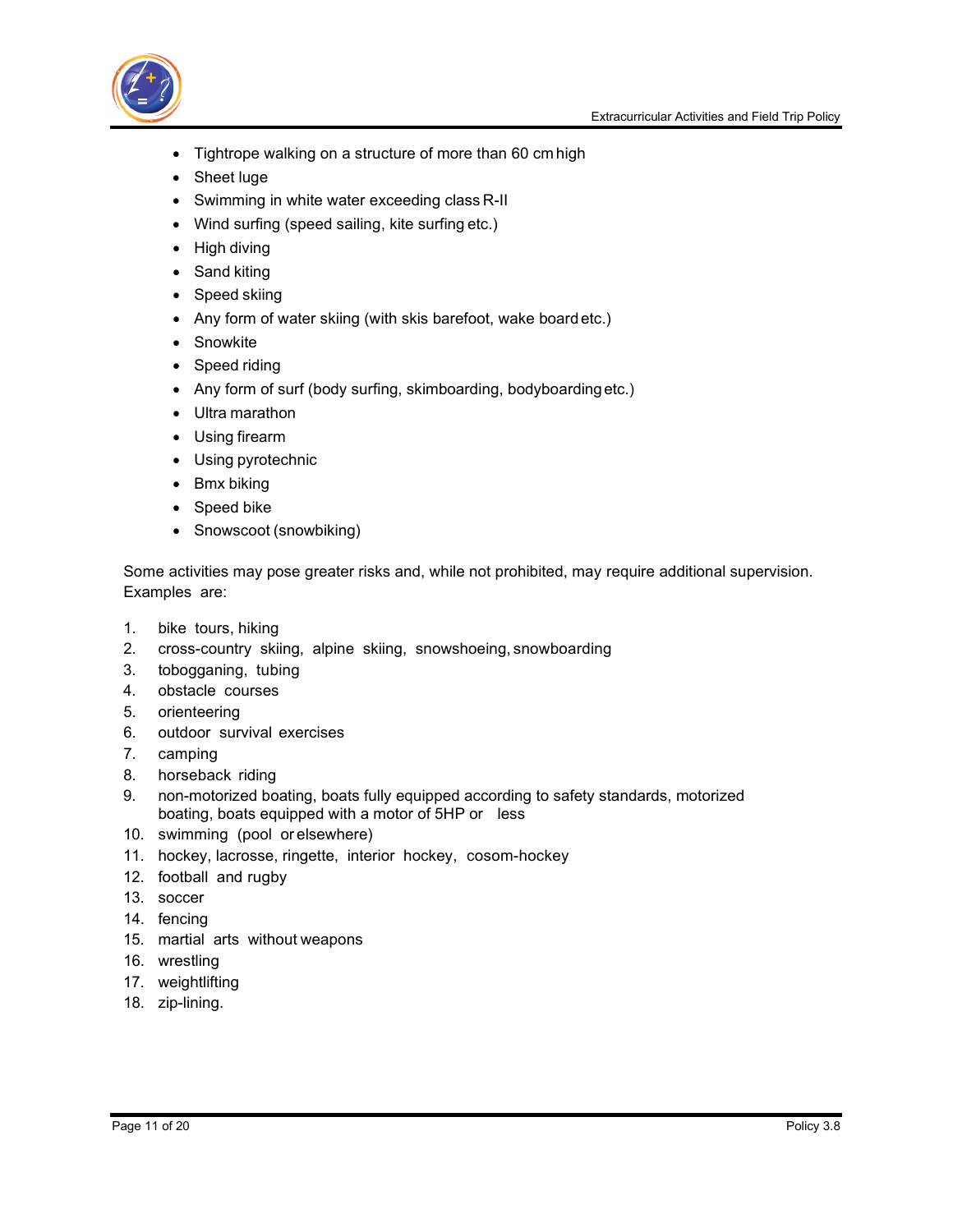

# **ADDENDUM C**

# **Extracurricular Activities and Field Trip Cover Page**

|                                                                                                                                                                                                                               | SCHOOL:                                                                                                                                                                                                                        |  |  |  |  |
|-------------------------------------------------------------------------------------------------------------------------------------------------------------------------------------------------------------------------------|--------------------------------------------------------------------------------------------------------------------------------------------------------------------------------------------------------------------------------|--|--|--|--|
| EDUCATIONAL OBJECTIVE:                                                                                                                                                                                                        |                                                                                                                                                                                                                                |  |  |  |  |
| THEME OF ACTIVITY:                                                                                                                                                                                                            |                                                                                                                                                                                                                                |  |  |  |  |
| <b>DESTINATION:</b>                                                                                                                                                                                                           |                                                                                                                                                                                                                                |  |  |  |  |
| TIME PERIOD: <u>_________________________</u>                                                                                                                                                                                 |                                                                                                                                                                                                                                |  |  |  |  |
| METHOD OF TRANSPORTATION: METHOD OF TRANSPORTATION:                                                                                                                                                                           | GRADE LEVEL: ____________________________                                                                                                                                                                                      |  |  |  |  |
| SUPERVISION:<br>STUDENTS ADULTS RATIO<br>Students requiring<br>Additional adults<br>additional supervision                                                                                                                    | EXPENSES:<br>\$<br>\$<br><b>COST PER STUDENT</b><br>ANTICIPATED TOTAL COST<br>INFORMATION INCLUDED WITH THIS APPLICATION:                                                                                                      |  |  |  |  |
| <u> 1980 - Johann Barn, mars ann an t-Amhain Aonaich an t-Aonaich an t-Aonaich ann an t-Aonaich ann an t-Aonaich</u><br>OTHER ADULTS:                                                                                         | (PLEASE CHECK BELOW)<br>$\Box$ PROGRAM OF ACTIVITIES<br>$\Box$ INFORMATION LETTER TO PARENTS<br>$\Box$ BUDGET<br>$\Box$ ADDITIONAL RULES OF CONDUCT & SAFETY (IF APPLICABLE)                                                   |  |  |  |  |
|                                                                                                                                                                                                                               | $\Box$ PARTICIPANTS<br>□ NAME/ASSOCIATION OF QUALIFIED LIFEGUARDS (SWIMMING)<br>$\Box$ SYNOPSIS OF A TRIP OUTSIDE CANADA FORM (IF APPLICABLE)<br>$\Box$ AUTHORIZATION FOR SCHOOL ACTIVITY FORM                                 |  |  |  |  |
| PROGRAM APPROVED BY GOVERNING BOARD: CONFIDENTIAL CONTROL CONTROL CONTROL CONTROL CONTROL CONTROL CONTROL CONT                                                                                                                | DATE: the contract of the contract of the contract of the contract of the contract of the contract of the contract of the contract of the contract of the contract of the contract of the contract of the contract of the cont |  |  |  |  |
| SIGNATURE OF ADMINISTRATOR: New York Contract the Contract of the Contract of the Contract of the Contract of the Contract of the Contract of the Contract of the Contract of the Contract of the Contract of the Contract of |                                                                                                                                                                                                                                |  |  |  |  |
| SIGNATURE OF REGIONAL DIRECTOR (IF APPLICABLE): ________________________________                                                                                                                                              |                                                                                                                                                                                                                                |  |  |  |  |
|                                                                                                                                                                                                                               |                                                                                                                                                                                                                                |  |  |  |  |
|                                                                                                                                                                                                                               | This form must be completed and kept at the school for day trips. For water activities and overnight trips, the form is to                                                                                                     |  |  |  |  |

*be sent to the Regional Director as per section 5.4 of the Policy.*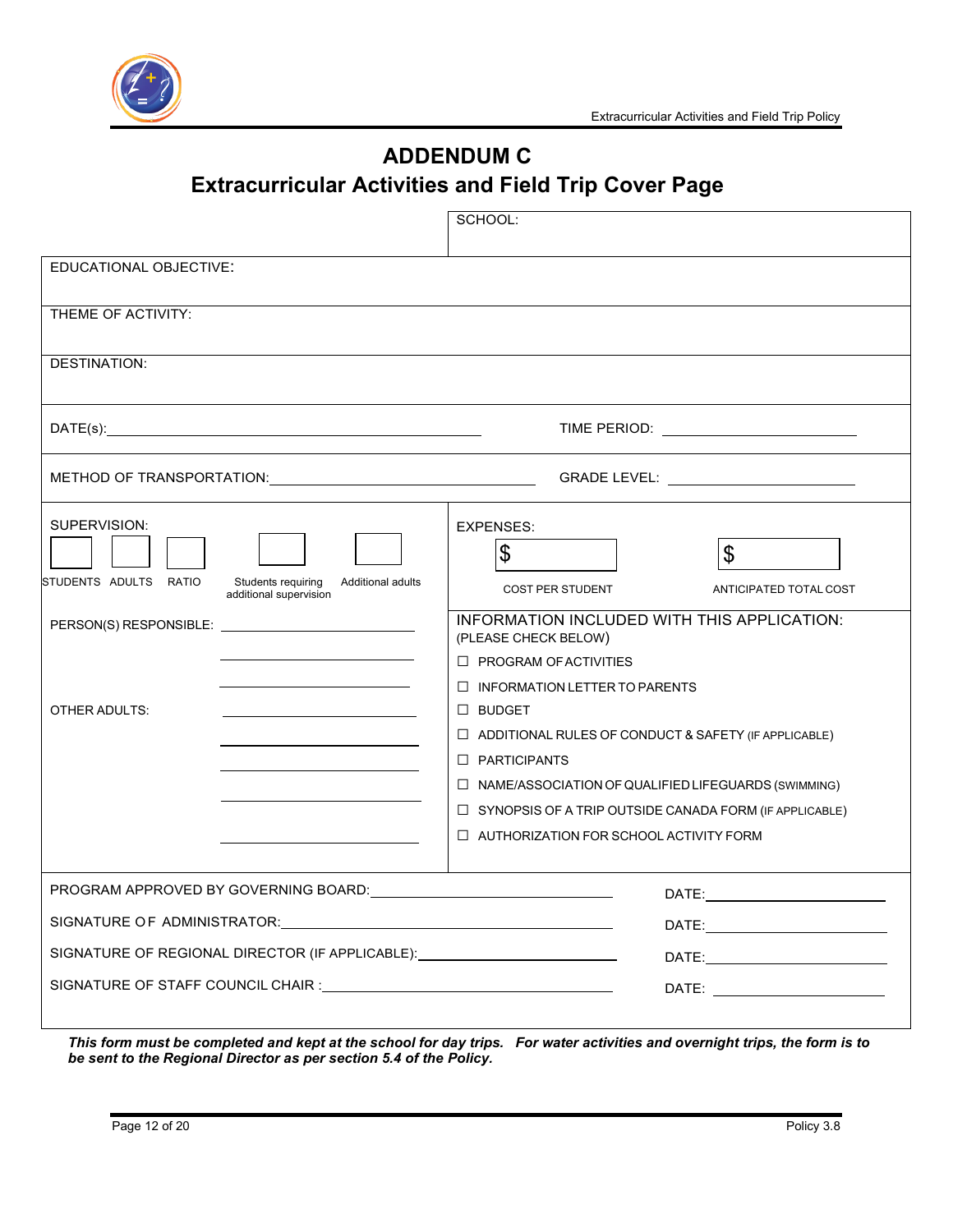

## **ADDENDUM D Authorization for School / Centre Activity**

| School name                                                   |  |
|---------------------------------------------------------------|--|
| Activity description                                          |  |
| (Refer to the information letter if                           |  |
| applicable)                                                   |  |
| Group participating and approximate<br>number of participants |  |
| Special requirements / skills                                 |  |
| Educational objectives                                        |  |
| Location                                                      |  |
| Date(s)                                                       |  |
| Supervision (description and ratio)                           |  |
|                                                               |  |
| Person(s) in charge                                           |  |
| <b>Method of Transportation</b>                               |  |
| Cost                                                          |  |

### **PERMISSION AND RELEASE**

NAME OF STUDENT: \_\_\_\_\_\_\_\_\_\_\_\_\_\_\_\_\_\_\_\_\_\_\_\_\_\_\_\_\_\_\_\_\_\_\_\_GRADE LEVEL / PROGRAM: \_\_\_\_\_\_\_\_\_\_

- 1. The undersigned declares that the above named student is a minor in their legalcharge.
- 2. The undersigned acknowledges full awareness of the risks involved in this activity, and accepts the arrangements for supervision as noted above;
- 3. Consequently, the undersigned hereby grants permission for the above named student to participate in this activity.
- 4. A signed Emergency Medical Treatment Form is on file. Please communicate immediately to the school's main office any revisions or changes to your child's medicalstatus.
- 5. The undersigned acknowledges that, in the event of an emergency during the outing, supervisors will be contacting those individuals identified in the child's active file. Please ensure that the information provided in this file is up to date.
- 6. If necessary, the undersigned authorizes the student to becarpooled.

Name **Name Relationship (parent, tutor or legal guardian)** Relationship (parent, tutor or legal guardian)

Signature Date **Date** 

This form must be completed for all types of trips or activities off school premises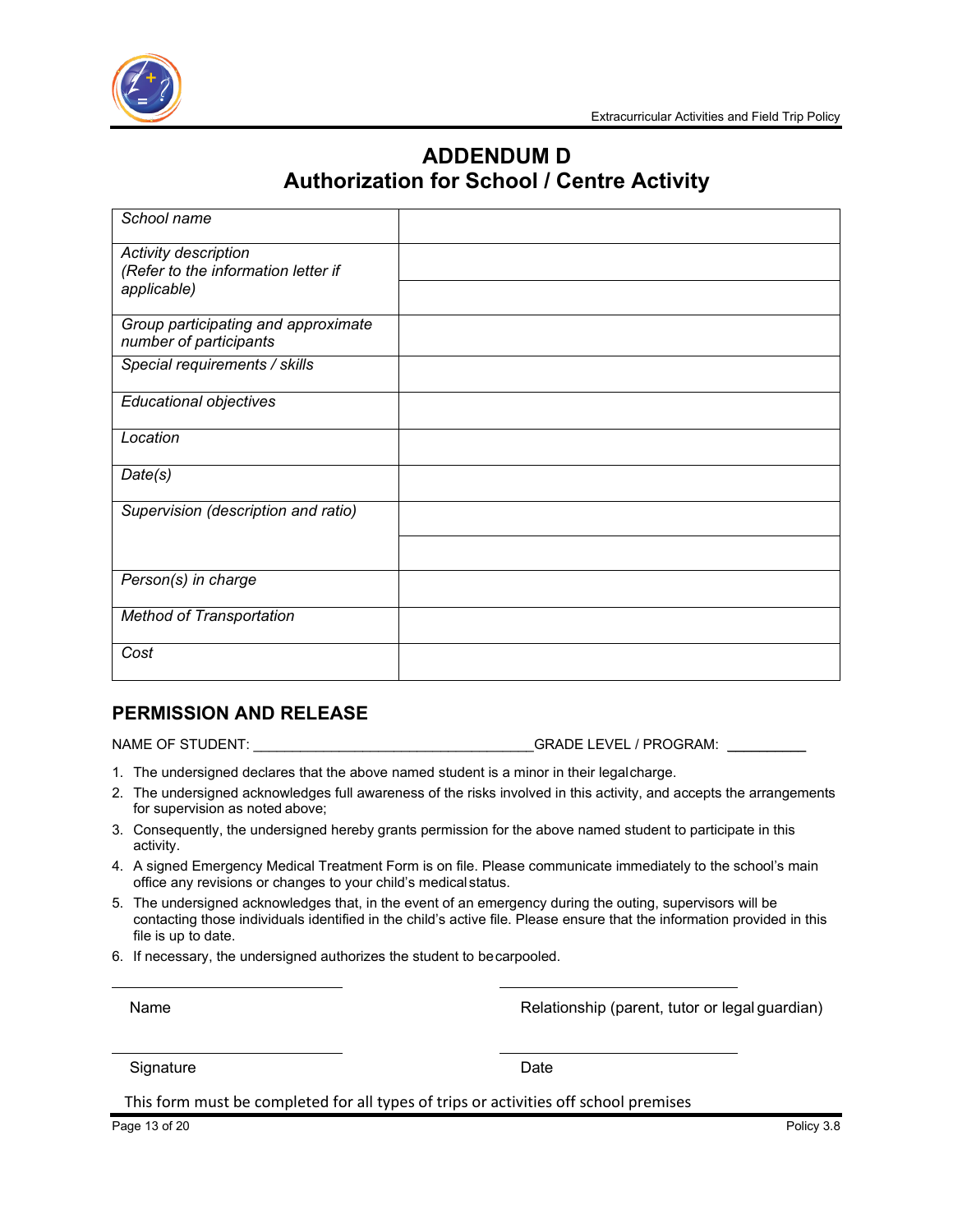

## **ADDENDUM E Carpool Authorization Form**

Extra-curricular activity or field trip: \_\_\_\_\_\_\_\_\_\_\_\_\_\_\_\_\_\_\_\_\_\_\_\_\_\_\_\_\_\_\_\_\_\_\_\_\_\_\_\_

Date of event:  $\blacksquare$ 

Complete name of driver (please print):  $\blacksquare$ 

Telephone: \_\_\_\_\_\_\_\_\_\_\_\_\_\_\_\_\_\_\_\_\_\_\_\_\_\_\_\_\_\_\_

*I, the undersigned, \_ \_ certify that I hold a valid driver's* license, bearing the proper class or endorsement, and that I will use my personal vehicle, which is in good *working order, for the transportation of students for the above- mentioned activity.*

*I understand that I must obey the Quebec Highway Safety Code and declare not having been convicted of a driving offence by a court of law(1) in the past two (2) years, nor any offence prohibiting me from associating with children.*

*I attest to the facts that:*

- *1. I have a valid class 5 driver's license (non-probationary) and a registration certificate*
- *2. I have not had a license suspension in the last 2 years*
- *3. I am capable of driving, am fit and well, and in full possession of my faculties.*
- *4. I have not been convicted of a criminal offence in Canada or elsewhere or, if I have been convicted of a criminal offence, I have obtained pardon, and I am not subject to any pending charges for a criminal offence in Canada or elsewhere.*

*I have read "Addendum H" of the Extra-Curricular Activities and Field Trip Policy and I am in compliance with it.*

Signature: Date: \_\_\_\_\_\_\_\_\_\_\_\_\_\_\_\_\_\_\_\_\_\_\_\_\_\_\_\_\_\_\_\_

*This form must be completed for all types of trips or activities off school premises where carpooling is the means of transportation.*

(1) These offences do not include parking or other stationary fines and penalties, where a license has not been suspended or revoked. For greater detail, you may contact the Societé d'Assurance Automobile du Québec by phone at (514)873-7620, or by email at [www.saaq.gouv.qc.ca](http://www.saaq.gouv.qc.ca/)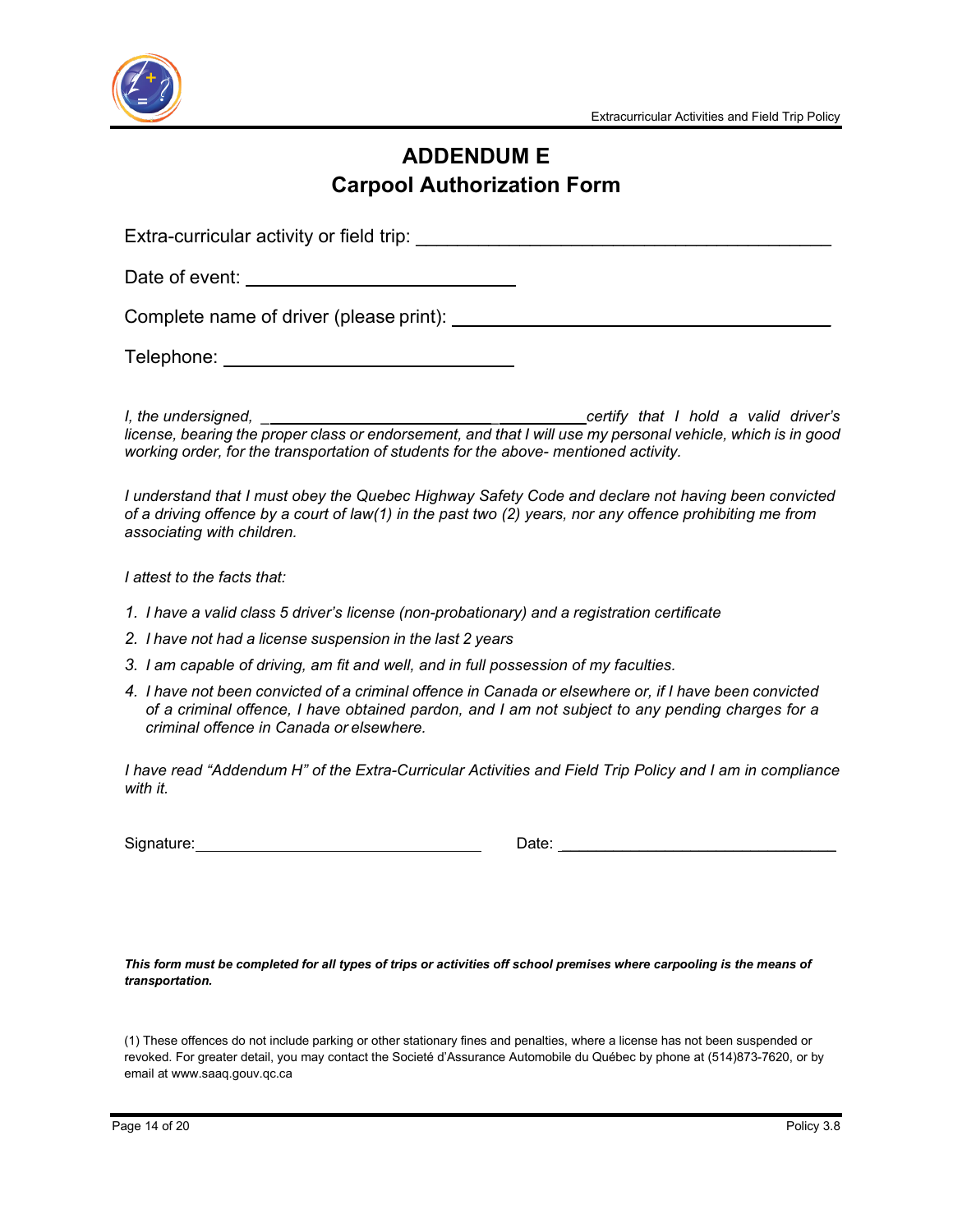

# **ADDENDUM F Synopsis of a Trip Outside Canada**

| Name of the school board:                                                                                                                                      |            |     |                       |              |                                                                                                                                                                                                                                |  |  |
|----------------------------------------------------------------------------------------------------------------------------------------------------------------|------------|-----|-----------------------|--------------|--------------------------------------------------------------------------------------------------------------------------------------------------------------------------------------------------------------------------------|--|--|
| Establishment's name:                                                                                                                                          |            |     |                       |              |                                                                                                                                                                                                                                |  |  |
| Number of students:                                                                                                                                            |            |     | School level:         |              |                                                                                                                                                                                                                                |  |  |
| Age of the students:                                                                                                                                           |            |     |                       |              |                                                                                                                                                                                                                                |  |  |
| Number of guides:                                                                                                                                              |            |     | Number of employees:  |              |                                                                                                                                                                                                                                |  |  |
|                                                                                                                                                                |            |     | Number of volunteers: |              |                                                                                                                                                                                                                                |  |  |
| Starting date:                                                                                                                                                 |            |     |                       | Ending date: |                                                                                                                                                                                                                                |  |  |
| Means of transportation:                                                                                                                                       | <b>Bus</b> |     | Train                 | Plane        | Other: _____________________                                                                                                                                                                                                   |  |  |
| Destination (country, city or country area):                                                                                                                   |            |     |                       |              |                                                                                                                                                                                                                                |  |  |
|                                                                                                                                                                |            |     |                       |              |                                                                                                                                                                                                                                |  |  |
| Route (place, site, activity):                                                                                                                                 |            |     |                       |              |                                                                                                                                                                                                                                |  |  |
|                                                                                                                                                                |            |     |                       |              |                                                                                                                                                                                                                                |  |  |
| Transportation between the sites:                                                                                                                              |            | Car | Train                 | <b>Boat</b>  |                                                                                                                                                                                                                                |  |  |
|                                                                                                                                                                |            |     | <b>Bus</b>            | Plane        |                                                                                                                                                                                                                                |  |  |
|                                                                                                                                                                |            |     |                       |              | Other: and the state of the state of the state of the state of the state of the state of the state of the state of the state of the state of the state of the state of the state of the state of the state of the state of the |  |  |
|                                                                                                                                                                |            |     |                       |              |                                                                                                                                                                                                                                |  |  |
|                                                                                                                                                                |            |     |                       |              |                                                                                                                                                                                                                                |  |  |
|                                                                                                                                                                |            |     |                       |              |                                                                                                                                                                                                                                |  |  |
| Organizer<br>Administrator<br><u> 1989 - Johann Barbara, martxa a shekara 1989 - An</u><br>the distribution Counter do not them do to top constant on the file |            |     |                       |              |                                                                                                                                                                                                                                |  |  |

*N.B. This form must be submitted to the Comité de gestion de la taxe scolaire de l'Île de Montréal at\_least 60 days before the starting date.*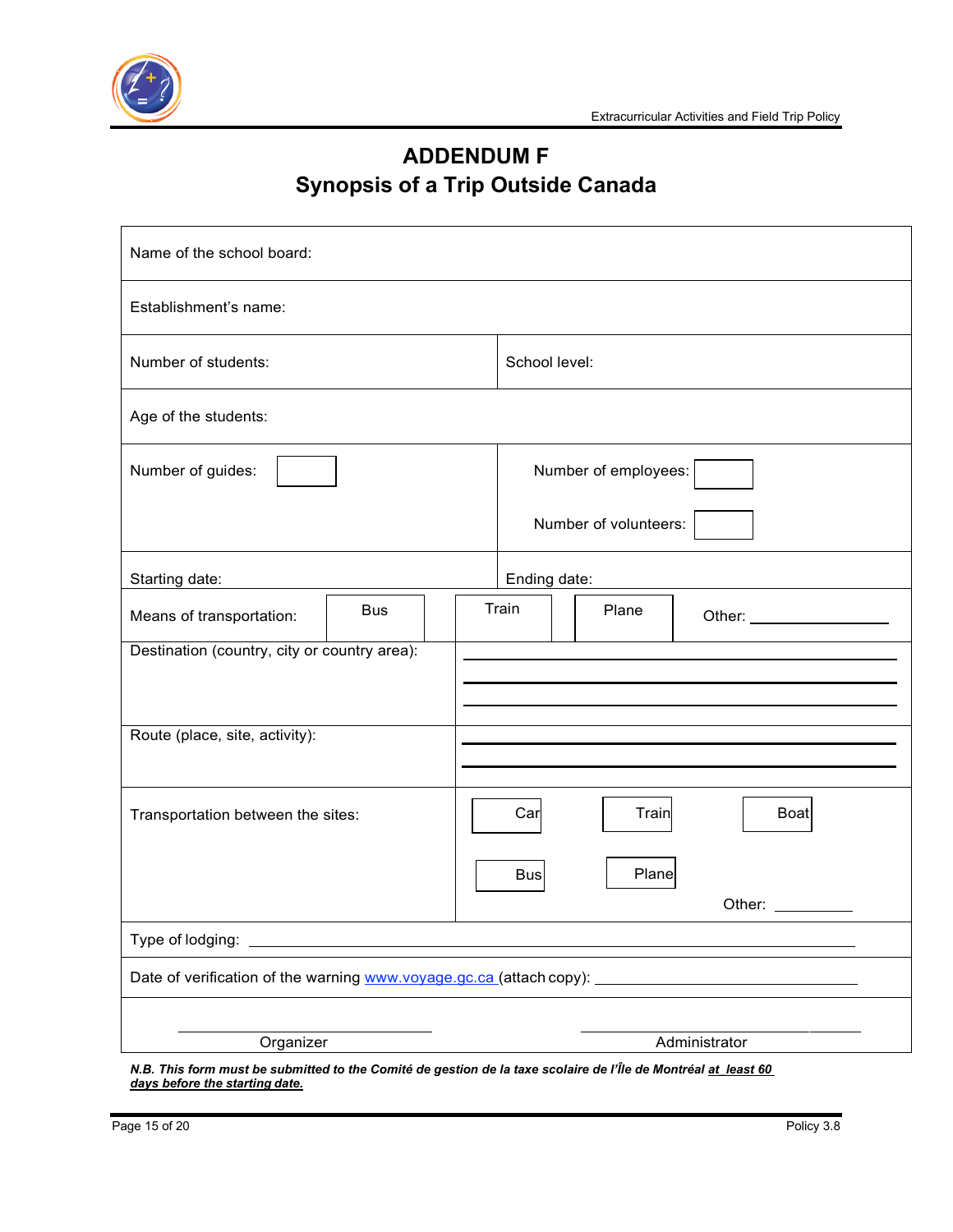

## **ADDENDUM G**

# **Procedures in the Event of a Transportation Accident**

- 1. The following applies to all situations where a student is under the supervision of the Board or its delegate and is transported by bus or by car.
- 2. All accidents must be reported immediately to the school or, when the activity takes place outside regular school hours, to the organizer of the event.
- 3. When the report of an accident comes in, the school administrator or the organizer of the event, when the school administrator is not reachable, will notify the Regional Director and the parents.
- 4. In the case of a bus accident, the administrator (or the organizer of the event) will use the rider list(s) to notify parents or emergency contacts. If the location or condition of students is known, that information will be conveyed to the parents or emergency contacts.
- 5. The administrator (or delegate) will remain at the school while a Board representative, the administrator (or delegate) and designated staff may go directly to the site of the accident and/or to hospital locations. Those who go to the accident site or hospital locations will carry a copy of the rider list(s) with them.
- 6. When carpooling is used, all drivers must have the school's contact information to be able to report immediately an accident. If the activity takes place out of regular school hours, all drivers must have the contact information for the organizer of theevent.
- 7. The procedure for responding to traumatic events will be initiated if necessary. Refer to the school Emergency Preparedness Plan.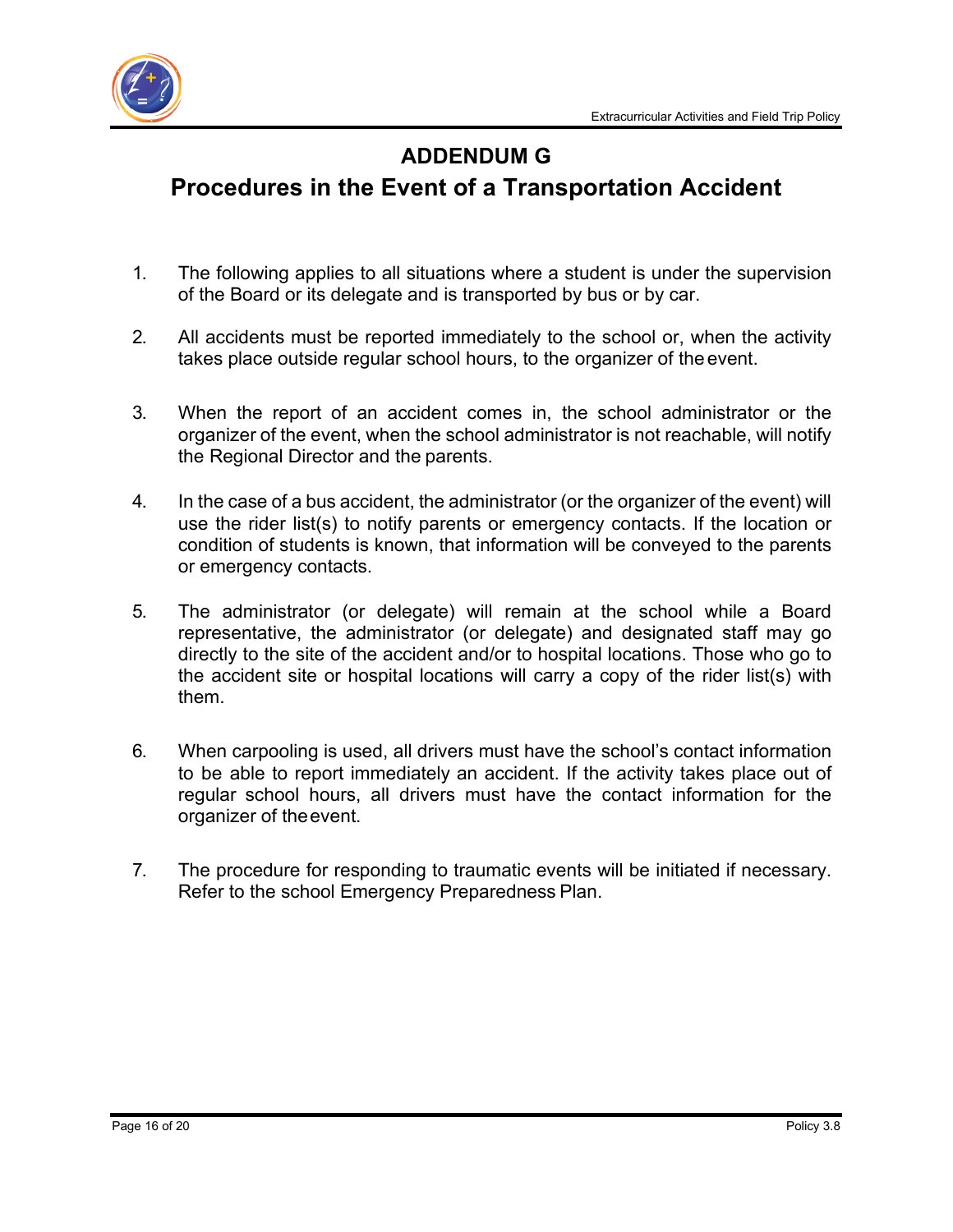

## **ADDENDUM H Criteria for Student Transportation**

Transportation of 10 people or more, including the driver, must be:

- 1. By school bus or minibus complying with sections 7-36 of the Regulation Respecting Road Vehicles used for the transportation of school children. Among other things, these buses or minibuses must be of "chrome yellow" colour, and must have alternately flashing lights and an extendable stop sign (the conventional schoolbus);
- 2. By a carrier holding a chartered transportation license issued by the Commission des transports du Quebec (coach bus);
- 3. By more than one car used exclusively for student transportation according to contracts signed with the Board. These vehicles must show a board or lantern with the word "écoliers" (the conventional school sedan);
- 4. By public transit, according to usualsafeguards.

Transportation of 9 people or less, including the driver, may be done in the same manner as above. In addition, the school may authorize transportation of students by volunteers (carpooling), while respecting the following:

- 1. The vehicle used must be able to hold at least 4 passengers and at most 9 passengers, including thedriver;
- 2. An additional adult attendant must be present in any vehicle carrying more than 4 Elementary students in order to supervise the students and ensure good order on board.

All other applicable rules stated in the Student Transportation Policy must be respected.

This form must be completed for all types of trips or activities off school premises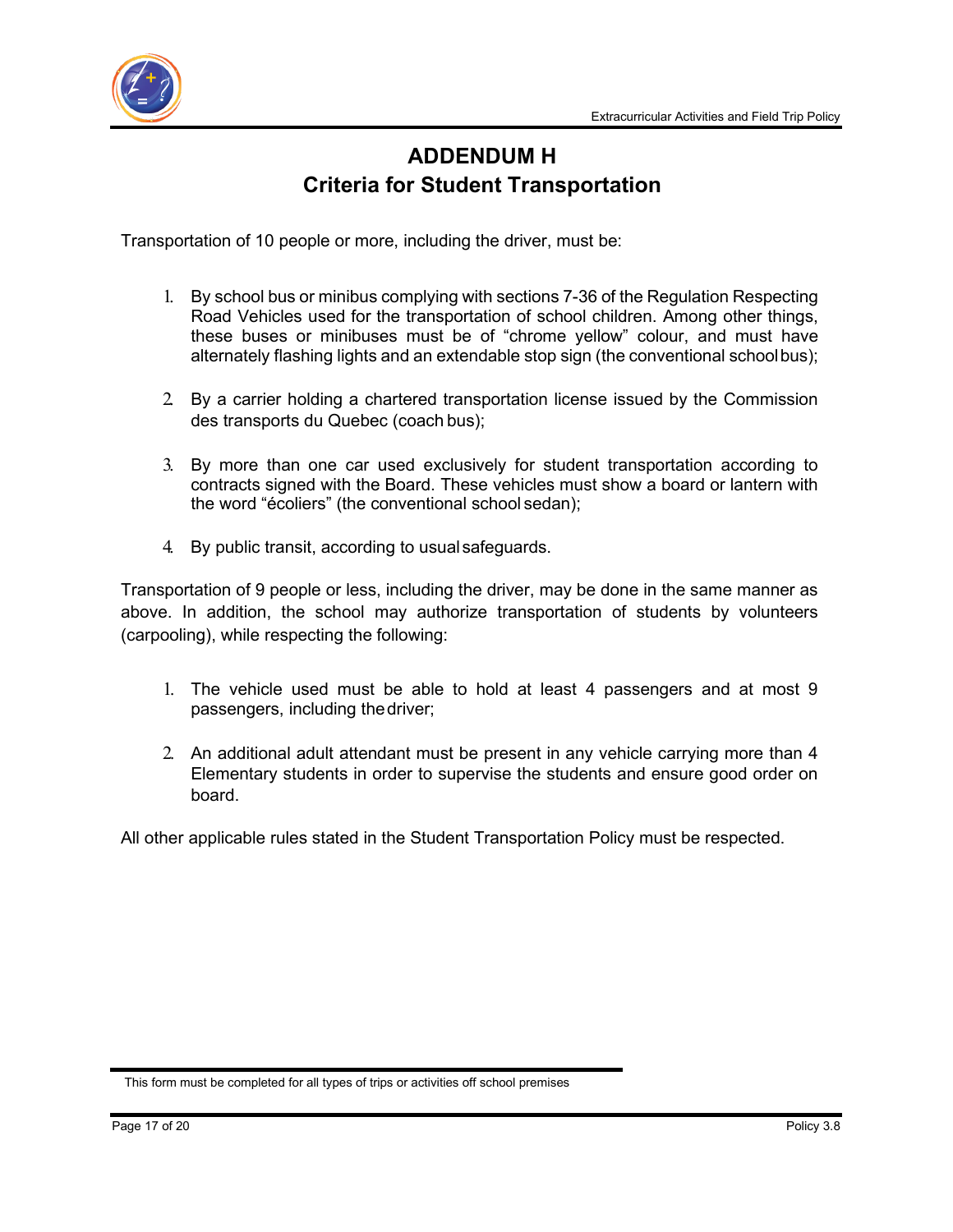



## **ADDENDUM I Steps to Follow for Trips Outside Canada**

#### **PLANNING**

- 1- Extracurricular projects must be developed in accordance with Policy 3.8 (Extracurricular and Field Trip Policy).
- 2- Verify with Foreign Affairs, Trade and Development Canada, www.voyage.gc.ca that the location you plan to visit is NOT the object of a warning such as: "avoid non-essential travel" or "avoid all travel".
- 3- Create your trip project package. It mustcontain:
	- Project name
	- Full name and title of the person responsible for the project
	- 2 quotes from pre-approved travel agencies (seebelow)
	- Proposed departure and return dates
	- Destination and proposed itinerary andactivities
	- Estimated number of participants
	- Description of participating group (age, gradelevel)
	- Any other pertinent information (i.e. Type of group: classe d'accueil, special needs, music class, etc.)

#### **APPROVAL**

**4-** The project must first be approved by the Principal and the school's Governing Board in compliance with the Extracurricular and Field Trip Policy (refer to Addendum C for the list of documents to provide – including a budget). The form entitled "Synopsis of a Trip outside Canada" (Addendum F) must be completed and added to the documents to provide for approval. Once the project is approved by the Principal and the Governing Board, all the original documents must be sent to the head office for approval by the Regional Director. For secondary schools, these documents must be sent to the attention of Ms. Sue Day. For elementary schools, these documents must be sent to the attention of Ms. Georgia Perdikis. IMPORTANT: all documents must be received at the head office at least 60 days prior to departure.

#### **TRAVEL AGENCIES**

- 5- Consult the list of **approved travel agencies** in order to find the one best suited to your needs. Visit their websites and don't hesitate to contact them to obtain more info: possible itineraries and the availability of your desired travel dates.
- 6- Obtain **at least two quotes** and include them in your trip project package. The travel contract must be granted to the pre- approved agent who offers the lowest price in accordance with the conditions of your quote request. It is preferred to include documentation of the negotiationprocess.
- 7- Hint: offer departure/return dates as intervals rather than specific days. For example: Departing between May  $5 7$ , returning between May 14 – 16. This gives the travel agent more leeway to procure the best possible offer.
- 8- You can include an itinerary, as a guide, in your quote request; however, to allow them to maximize times –vs- activities, specify that the agent may propose an alternate itinerary. Alternatively you might include a list of desired attractions and activities and let the agent propose anitinerary.
- 9- The school board subscribes to a travel insurance which covers medical care and evacuation, and also trip cancellation and lost baggage coverage for air travel. This insurance is not optional and all participants must adhere to the insurance. Please refer to the document "How to Secure TripInsurance".

**REMINDER - BEFORE DEPARTURE**: Remember to double-check the Foreign Affairs, Trade & Development Canada website 24 hours before departure to verify that your destination is still free of travel warnings. Please print the confirmation and keep it with your documentation. Should a warning be in effect for your destination, the insurance may still be in force but you should contact the Legal Services department immediately for additionalinformation.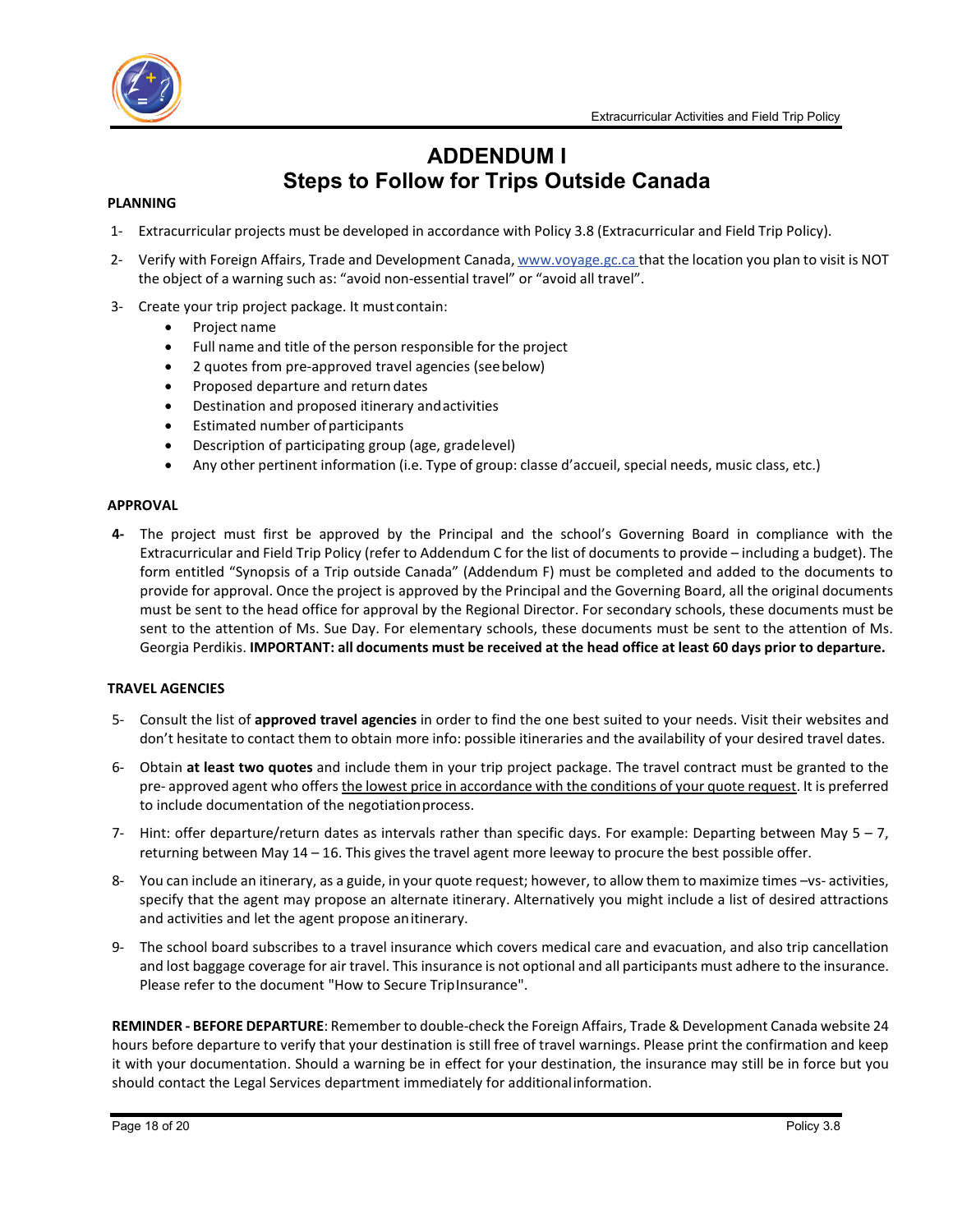



## **ADDENDUM J Fees for Activities**

*Updated January 28, 2020*

New legislative and regulatory provisions concerning free education and financial contributions that may be required have taken effect on July 1, 2019.

### **School activities**

The legislative and regulatory provisions stipulate that school activities may be subject to financial contributions from parents.

### **Activities outside the school**

A financial contribution may be required for activities carried out off the premises of the educational institution attended by the student. These activities involve travel outside the school or center, either on foot, using public transit or with transportation organized by the educational institution. Contributions may be required for activities carried out within the scope of a special school project or regular program.

They include educational activities; for example, visits to a museum, theatre, farm or market. They also include more recreational or social activities such as visits to an amusement park or picnics at an outdoor recreational area. They usually take place during school hours. Sometimes they may take place outside school hours, such as in the case of end-of-year trips.

The Education Act stipulates that contributions cannot exceed the actual cost of the activity. The actual cost of an outing includes:

- **Transportation**
- Admission fees
- Registration fees in the case of a competition
- The cost of hiring a substitute for a teacher accompanying a group of students, if the teacher needs to be replaced
- The teacher's participation fee

Also, when a school does not have the facilities necessary to offer a compulsory course and there are costs associated with the use of other facilities, it **cannot require** a financial contribution from parents. This is the case, for example, when students in Physical Education and Health go to the pool. However, if the use of other facilities is required to carry out a special school project, it **may be subject to a fee** from parents of students enrolled in the project.

The Education Act provides for funding equivalent to two free school outings per student per year in preschool, elementary school and secondary school. To this end, it requires that the school boards' budgetary rules include subsidies to finance these two school activities. It is up to schools to decide how to use the amounts earmarked for outings, provided they respect the guidelines of the school boards' budgetary rules.